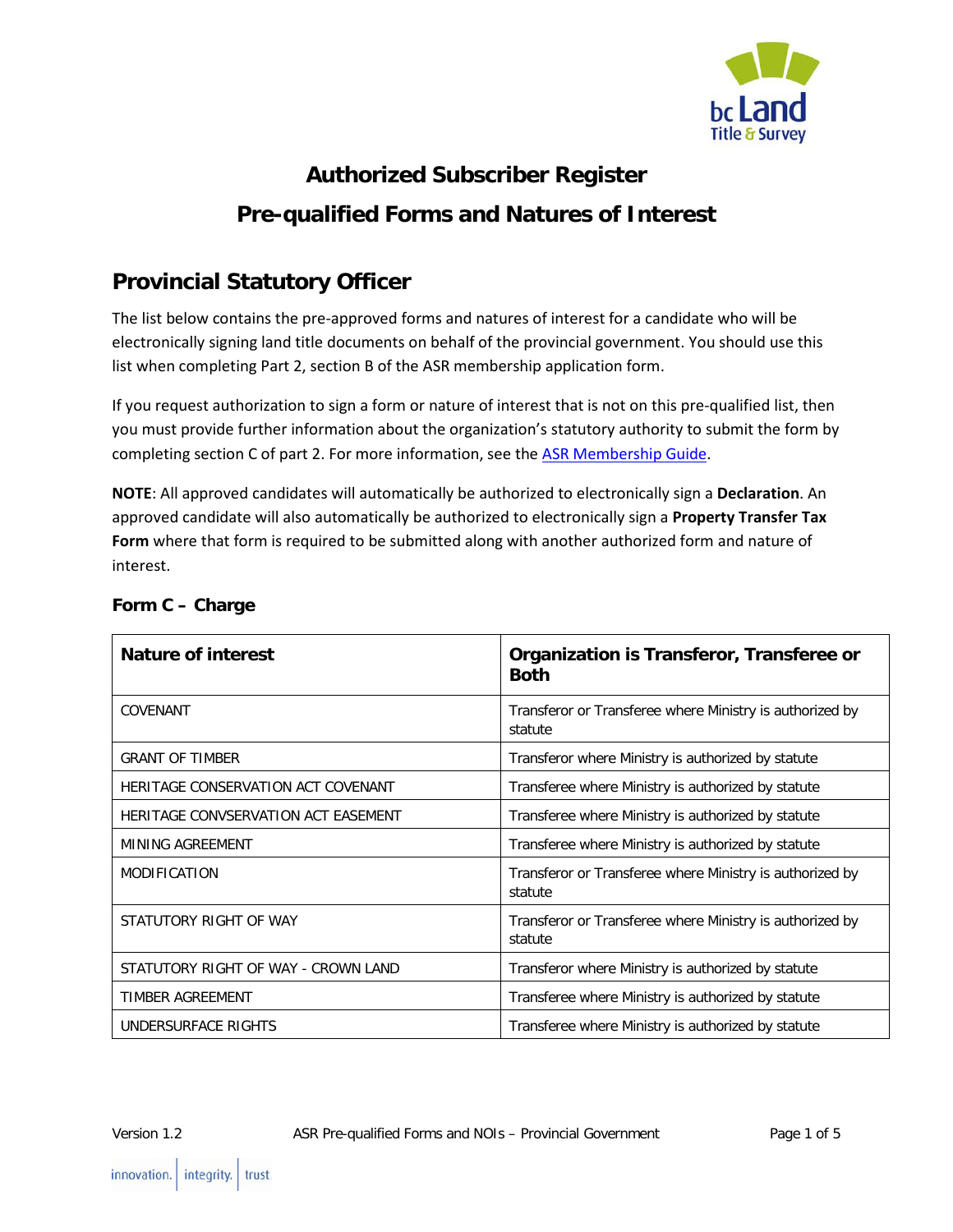#### **Form C – Release**

| <b>Nature of interest</b>          | Organization is Transferor, Transferee or<br><b>Both</b>            |
|------------------------------------|---------------------------------------------------------------------|
| CORPORATION CAPITAL TAX ACT LIEN   | Transferor where Ministry is authorized by statute                  |
| <b>COURT ORDER</b>                 | Transferor where Ministry is authorized by statute                  |
| COVENANT                           | Transferor where Ministry is authorized by statute                  |
| <b>CROWN DEBT</b>                  | Transferor where Ministry is authorized by statute                  |
| <b>CROWN LIEN</b>                  | Transferor where Ministry is authorized by statute                  |
| HERITAGE CONSERVATION ACT COVENANT | Transferor where Ministry is authorized by statute                  |
| HERITAGE CONSERVATION ACT EASEMENT | Transferor where Ministry is authorized by statute                  |
| HOTEL ROOM TAX ACT LIEN            | Transferor where Ministry is authorized by statute                  |
| INSURANCE PREMIUM TAX ACT LIEN     | Transferor where Ministry is authorized by statute                  |
| <b>JUDGMENT</b>                    | Transferor where Ministry is authorized by statute                  |
| LAND TAX DEFERMENT ACT AGREEMENT   | Transferor where Ministry is authorized by statute                  |
| LOGGING TAX ACT LIEN               | Transferor where Ministry is authorized by statute                  |
| MINERAL TAX ACT LIEN               | Transferor where Ministry is authorized by statute                  |
| MODIFICATION                       | Transferor or Transferee where Ministry is authorized by<br>statute |
| <b>MOTOR FUEL TAX ACT</b>          | Transferor where Ministry is authorized by statute                  |
| PRIORITY AGREEMENT                 | Transferor where Ministry is authorized by statute                  |
| PROPERTY TRANSFER TAX ACT LIEN     | Transferor where Ministry is authorized by statute                  |
| PROVINCIAL SALES TAX ACT LIEN      | Transferor where Ministry is authorized by statute                  |
| SECURITY ACT CHARGE                | Transferor where Ministry is authorized by statute                  |
| SOCIAL SERVICE TAX ACT LIEN        | Transferor where Ministry is authorized by statute                  |
| STATUTORY CHARGE                   | Transferor where Ministry is authorized by statute                  |
| TAXATION (RURAL AREA) ACT LIEN     | Transferor where Ministry is authorized by statute                  |
| TAXATION (RURAL PROPERTY) ACT LIEN | Transferor where Ministry is authorized by statute                  |
| <b>TOBACCO TAX ACT LIEN</b>        | Transferor where Ministry is authorized by statute                  |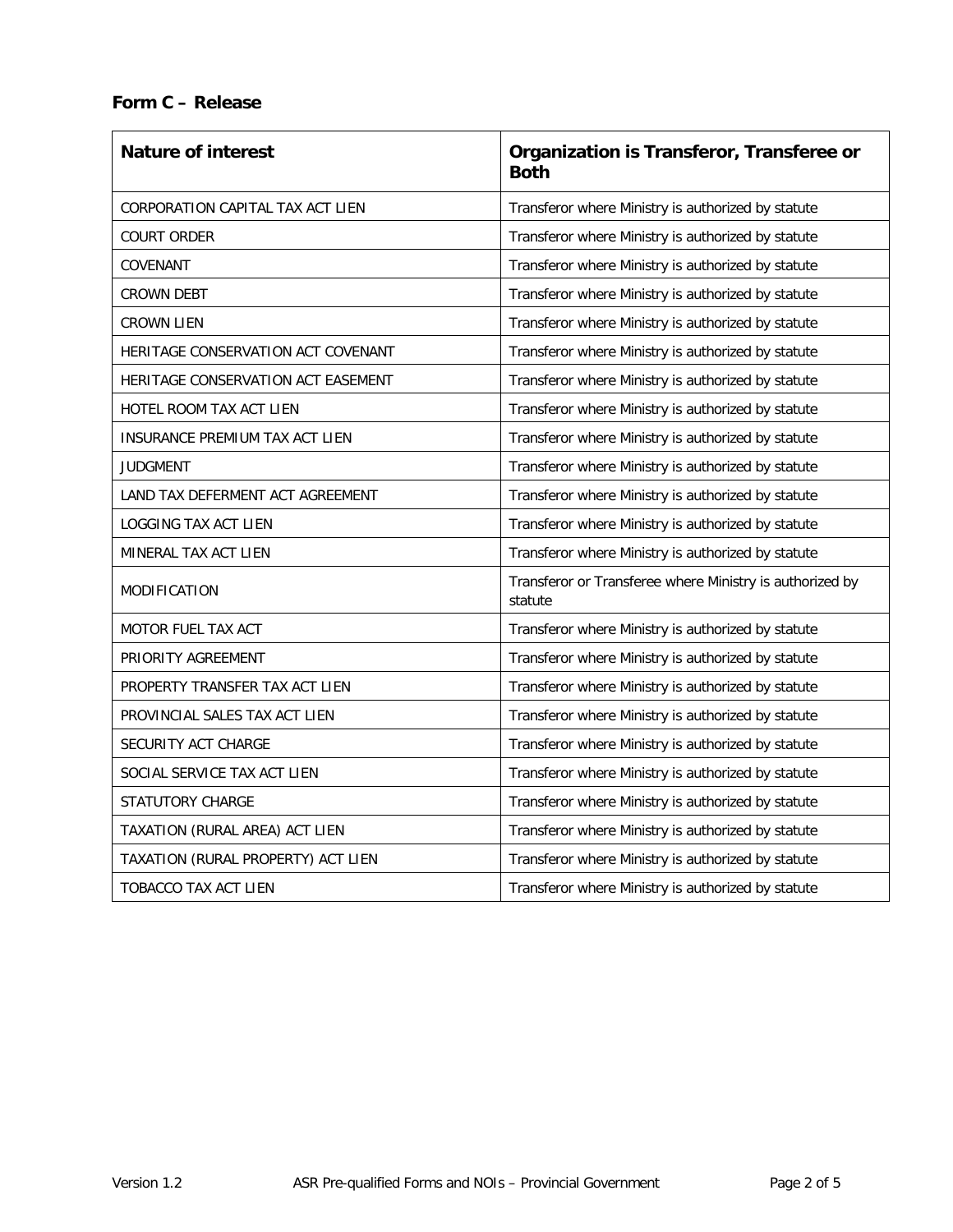#### **Form 17 – Fee Simple**

| <b>Nature of Interest</b>                                                                                        | Organization is Transferor, Transferee or<br><b>Both</b> |
|------------------------------------------------------------------------------------------------------------------|----------------------------------------------------------|
| APPLICATION FOR TITLE TO ROAD                                                                                    | Transferee where Ministry is authorized by statute       |
| CERTIFICATE AS TO HIGHWAY                                                                                        | Transferee where Ministry is authorized by statute       |
| ESCHEAT (must be accompanied by a Property Transfer<br>Tax Form)                                                 | Transferee where Ministry is authorized by statute       |
| EXPROPRIATION ACT - FEE SIMPLE (PROVINCIAL)                                                                      | Transferee where Ministry is authorized by statute       |
| EXPROPRIATION ACT - ROAD DEDICATION (PROVINCIAL)                                                                 | Transferee where Ministry is authorized by statute       |
| TAX SALE - CERTIFICATE OF NON-REDEMPTION                                                                         | Transferee where Ministry is authorized by statute       |
| TAXATION (RURAL AREA) ACT, CERTIFICATE OF                                                                        | Transferee where Ministry is authorized by statute       |
| FORFEITURE (must be accompanied by a Property Transfer<br>Tax Form)                                              | Transferee where Ministry is authorized by statute       |
| TAXATION (RURAL AREA) ACT, CERTIFICATE OF<br>REDEMPTION (must be accompanied by a Property<br>Transfer Tax Form) | Transferee where Ministry is authorized by statute       |
| TITLE TO CLOSED ROAD                                                                                             | Transferee where Ministry is authorized by statute       |

# **Form 17 – Charge, Notation or Filing**

| <b>Nature of Interest</b>                                         | Organization is Transferor, Transferee or<br><b>Both</b> |
|-------------------------------------------------------------------|----------------------------------------------------------|
| AFFORDABLE HOUSING AGREEMENT                                      | Transferee where Ministry is authorized by statute       |
| AGRICULTURAL LAND RESERVE INCLUSION                               | Transferee where Ministry is authorized by statute       |
| CERTIFICATE OF CHARGE                                             | Transferee                                               |
| CHANGE OF ADDRESS                                                 | Transferee                                               |
| CORPORATION CAPITAL TAX ACT LIEN                                  | Transferee where Ministry is authorized by statute       |
| CREMATION, INTERMENT AND FUNERAL SERVICES ACT                     | Transferee where Ministry is authorized by statute       |
| CREMATION, INTERMENT AND FUNERAL SERVICES ACT<br><b>AMENDMENT</b> | Transferee where Ministry is authorized by statute       |
| <b>CROWN DEBT</b>                                                 | Transferee where Ministry is authorized by statute       |
| <b>CROWN LIEN</b>                                                 | Transferee where Ministry is authorized by statute       |
| ESTABLISHMENT OF MUNICIPAL BOUNDARIES                             | Transferee where Ministry is authorized by statute       |
| EXPROPRIATION ACT - AMENDED NOTICE (PROVINCIAL)                   | Transferee where Ministry is authorized by statute       |
| EXPROPRIATION ACT - COVENANT (PROVINCIAL)                         | Transferee where Ministry is authorized by statute       |
| EXPROPRIATION ACT - STATUTORY RIGHT OF WAY<br>(PROVINCIAL)        | Transferee where Ministry is authorized by statute       |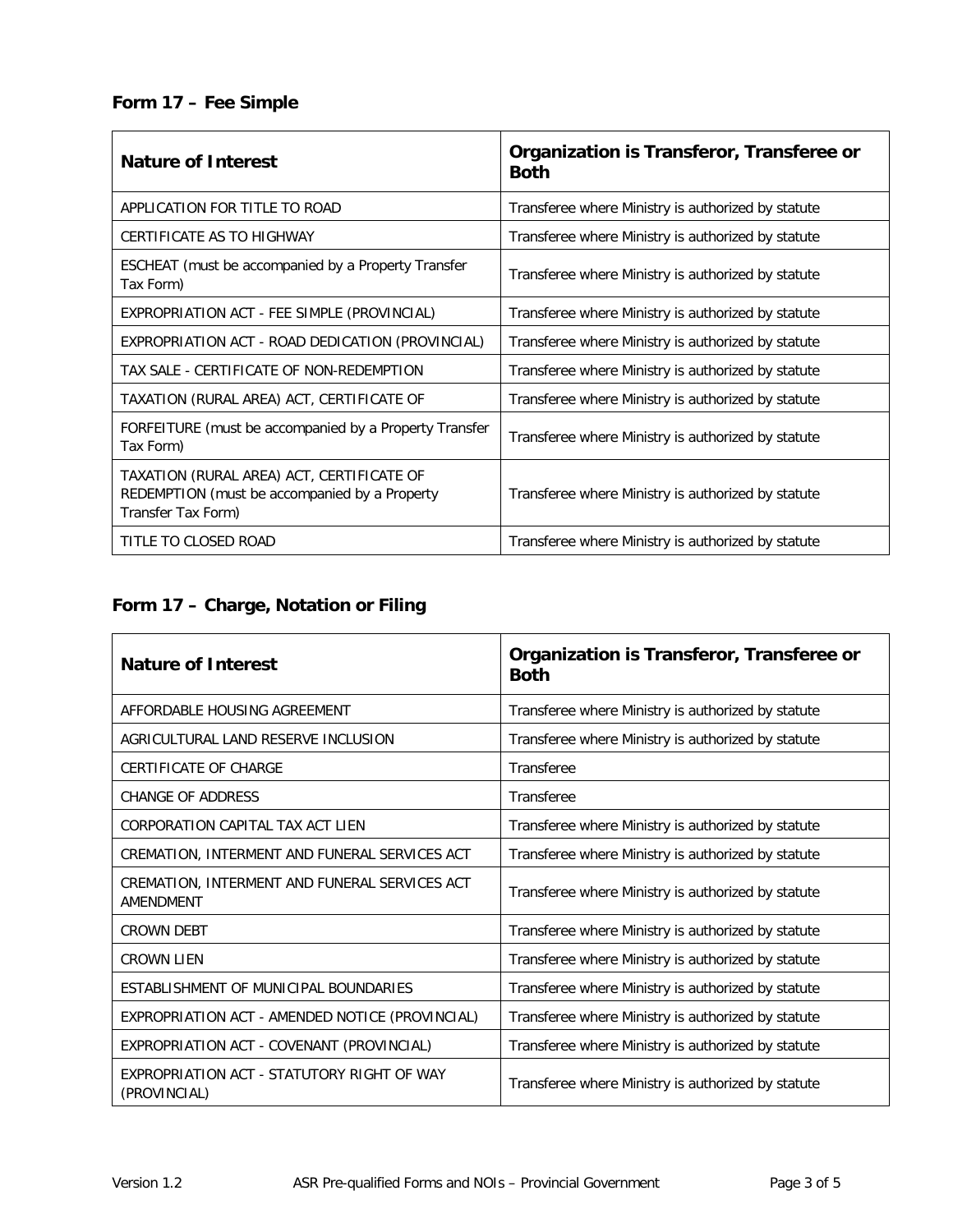| EXPROPRIATION ACT NOTICE (PROVINCIAL)                          | Transferee where Ministry is authorized by statute |
|----------------------------------------------------------------|----------------------------------------------------|
| FOREST ACT NOTICE                                              | Transferee where Ministry is authorized by statute |
| HERITAGE STATUS NOTICE                                         | Transferee where Ministry is authorized by statute |
| <b>HOSPITAL ACT NOTICE</b>                                     | Transferee where Ministry is authorized by statute |
| HOTEL ROOM TAX ACT LIEN                                        | Transferee where Ministry is authorized by statute |
| HUMAN RESOURCE FACILITY ACT NOTICE                             | Transferee where Ministry is authorized by statute |
| INDUSTRIAL OPERATION COMPENSATION ACT<br><b>AGREEMENT</b>      | Transferee where Ministry is authorized by statute |
| INSURANCE PREMIUM TAX ACT LIEN                                 | Transferee where Ministry is authorized by statute |
| <b>JUDGMENT</b>                                                | Transferee where Ministry is authorized by statute |
| LAND TAX DEFERMENT ACT AGREEMENT                               | Transferee where Ministry is authorized by statute |
| LAND TAX DEFERMENT ACT, MODIFICATION                           | Transferee where Ministry is authorized by statute |
| LEGAL NOTATION - MODIFICATION                                  | Transferee where Ministry is authorized by statute |
| LOGGING TAX ACT LIEN                                           | Transferee where Ministry is authorized by statute |
| MINERAL TAX ACT LIEN                                           | Transferee where Ministry is authorized by statute |
| MOTOR FUEL TAX ACT                                             | Transferee where Ministry is authorized by statute |
| MOUNTAIN RESORT IMPROVEMENT DISTRICT -<br><b>ESTABLISHMENT</b> | Transferee where Ministry is authorized by statute |
| NOTICE OF CONTAMINATED LAND, LTA S.392 -<br>PROVINCIAL         | Transferee where Ministry is authorized by statute |
| POSTPONEMENT AGREEMENT (FORM 24)                               | Transferee                                         |
| PROPERTY TRANSFER TAX ACT LIEN                                 | Transferee where Ministry is authorized by statute |
| PROVINCIAL SALES TAX ACT LIEN                                  | Transferee where Ministry is authorized by statute |
| PUBLIC HEALTH ACT NOTICE                                       | Transferee where Ministry is authorized by statute |
| RANGE ACT NOTICE                                               | Transferee where Ministry is authorized by statute |
| RESERVATION - COVENANT                                         | Transferee where Ministry is authorized by statute |
| RESERVATION - EASEMENT                                         | Transferee where Ministry is authorized by statute |
| RESERVATION - LIFE ESTATE                                      | Transferee where Ministry is authorized by statute |
| RESERVATION - STATUTORY RIGHT OF WAY                           | Transferee where Ministry is authorized by statute |
| RESORT ASSOCIATIONS ACT AREA - ESTABLISHMENT                   | Transferee where Ministry is authorized by statute |
| RESUMPTION STATUTORY RIGHT OF WAY                              |                                                    |
|                                                                | Transferee where Ministry is authorized by statute |
| SECURITIES ACT CHARGE                                          | Transferee where Ministry is authorized by statute |
| SECURITIES ACT CHARGE, MODIFICATION                            | Transferee where Ministry is authorized by statute |
| SOCIAL SERVICE TAX ACT LIEN                                    | Transferee where Ministry is authorized by statute |
| TAXATION (RURAL AREA) ACT LIEN                                 | Transferee where Ministry is authorized by statute |